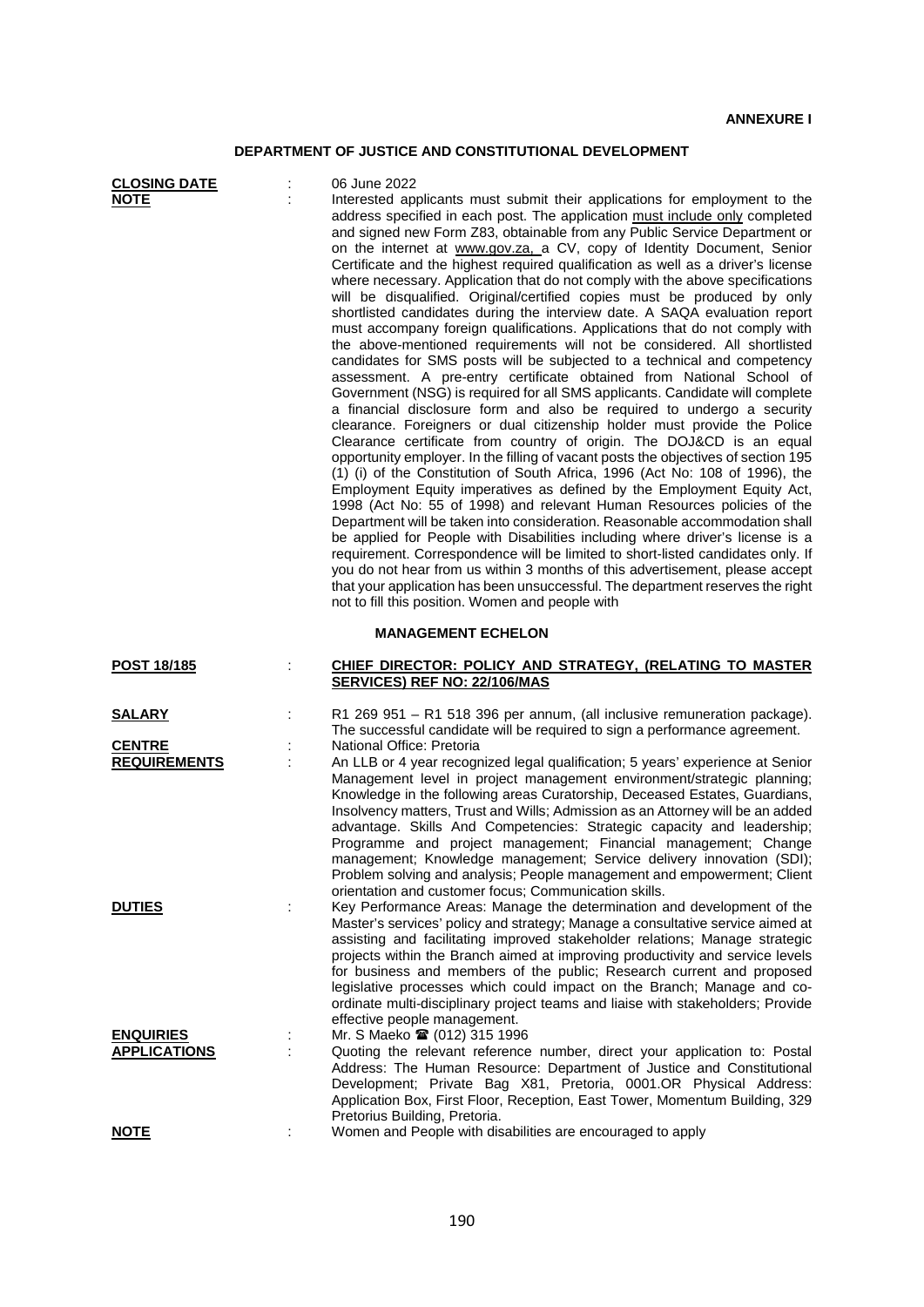| POST 18/186                          | OFFICE MANAGER: (IN THE OFFICE OF THE CHIEF FINANCIAL<br>OFFICER) REF NO: 22/101/CFO                                                                                                                                                                                                                                                                                                                                                                                                                                                                                                                                                                                                                                                           |
|--------------------------------------|------------------------------------------------------------------------------------------------------------------------------------------------------------------------------------------------------------------------------------------------------------------------------------------------------------------------------------------------------------------------------------------------------------------------------------------------------------------------------------------------------------------------------------------------------------------------------------------------------------------------------------------------------------------------------------------------------------------------------------------------|
| <b>SALARY</b>                        | R744 255 - R876 528 per annum. The successful candidate will be required                                                                                                                                                                                                                                                                                                                                                                                                                                                                                                                                                                                                                                                                       |
|                                      | to sign a performance agreement.                                                                                                                                                                                                                                                                                                                                                                                                                                                                                                                                                                                                                                                                                                               |
| <b>CENTRE</b><br><b>REQUIREMENTS</b> | National Office, Pretoria<br>Degree/National Diploma in Public Administration Management or equivalent                                                                                                                                                                                                                                                                                                                                                                                                                                                                                                                                                                                                                                         |
|                                      | qualification; At least 3 years' experience in management; Knowledge of Public<br>Finance Management Act, 1999 and government planning cycle; Knowledge<br>and understanding of public service policies and procedures; A valid driver's<br>licence. Skills and Competencies: Computer literacy (Microsoft Office); Applied<br>strategic thinking; Applying technology; Budgeting and financial management;<br>Continuous improvement; Citizen focus and responsiveness; Developing<br>others; Diversity management; Planning and organizing; Networking and<br>interpersonal skills; Problem solving and decision making; Project<br>management; Communication and information management.                                                    |
| <b>DUTIES</b>                        | Key Performance Areas: Undertake policy or line function tasks as required;<br>Coordinate external strategic alliances between the office of the CFO and other<br>stakeholders; Provide support within the office of the Chief Financial Officer;<br>Manage general support services, human, financial and other resources in the<br>office in the office of the CFO.                                                                                                                                                                                                                                                                                                                                                                          |
| <b>ENQUIRIES</b>                     | Mr. Maluleke Tel No: (012) 315 1090/ (012) 357 8591                                                                                                                                                                                                                                                                                                                                                                                                                                                                                                                                                                                                                                                                                            |
| <b>APPLICATIONS</b>                  | Quoting the relevant reference number, direct your application to: Postal<br>address: Human Resource: Department of Justice and Constitutional<br>Development, Private Bag X81, Pretoria, 0001. OR Physical address:<br>Application Box, First Floor Reception, East Tower, Momentum Building, 329<br>Pretorius Street, Pretoria.                                                                                                                                                                                                                                                                                                                                                                                                              |
| <u>NOTE</u>                          | People with disabilities are encouraged to apply.                                                                                                                                                                                                                                                                                                                                                                                                                                                                                                                                                                                                                                                                                              |
| POST 18/187                          | SENIOR ASSISTANT STATE ATTORNEY (LP5-LP6) REF NO: 22/102/SA                                                                                                                                                                                                                                                                                                                                                                                                                                                                                                                                                                                                                                                                                    |
| <b>SALARY</b>                        | R518 088 - R1 210 842 per annum. (Salary will be in accordance with OSD<br>determination). The successful candidate will be required to sign a<br>performance agreement                                                                                                                                                                                                                                                                                                                                                                                                                                                                                                                                                                        |
| <b>CENTRE</b><br><b>REQUIREMENTS</b> | State Attorney: Kimberley<br>An LLB or 4 year recognized legal qualification; Admission as an Attorney; At<br>least 4 years appropriate post qualification legal/ litigation experience; A<br>thorough knowledge of legal practice, office management, accounting systems<br>and trust accounts; The right of appearance in the High Court of South Africa;<br>Knowledge of the government prescripts and transformation objective as well<br>as the Constitution of South Africa; Conveyancing experience; A valid driver's<br>licence. Skills And Competencies: Computer literacy; Legal research and<br>drafting; Dispute resolution; Case flow management; Communication skills<br>(written and verbal); Accuracy and attention to detail. |
| <b>DUTIES</b>                        | Key Performance Areas: Represent the State in Litigation and Appeal in the<br>High Court, Magistrates Courts, Labour Courts, Land Courts, Land Claims,<br>CCMA, Tax and Tax tribunals; Furnish legal advice and opinions; Draft and/or<br>settle all types of arrangements on behalf of various clients; Attend to<br>liquidation and insolvency, queries, conveyancing and notarial services; Deal<br>with all forms of arbitration, including inter-departmental arbitration, register<br>trust and debt collection training to other professional staff; Provide supervision<br>and training to other professional staff.                                                                                                                   |
| <b>ENQUIRIES</b>                     | Mr. E. Seerane Tel No: (012) 315 1980                                                                                                                                                                                                                                                                                                                                                                                                                                                                                                                                                                                                                                                                                                          |
| <b>APPLICATIONS</b>                  | Quoting the relevant reference number, direct your application to: Postal<br>address: The Human Resources: Department of Justice and Constitutional<br>Development, Private Bag X81, Pretoria, 0001. OR Physical address:<br>Application Box, First Floor Reception, East Tower, Momentum Building, 329                                                                                                                                                                                                                                                                                                                                                                                                                                        |
|                                      | Pretorius Street, Pretoria.                                                                                                                                                                                                                                                                                                                                                                                                                                                                                                                                                                                                                                                                                                                    |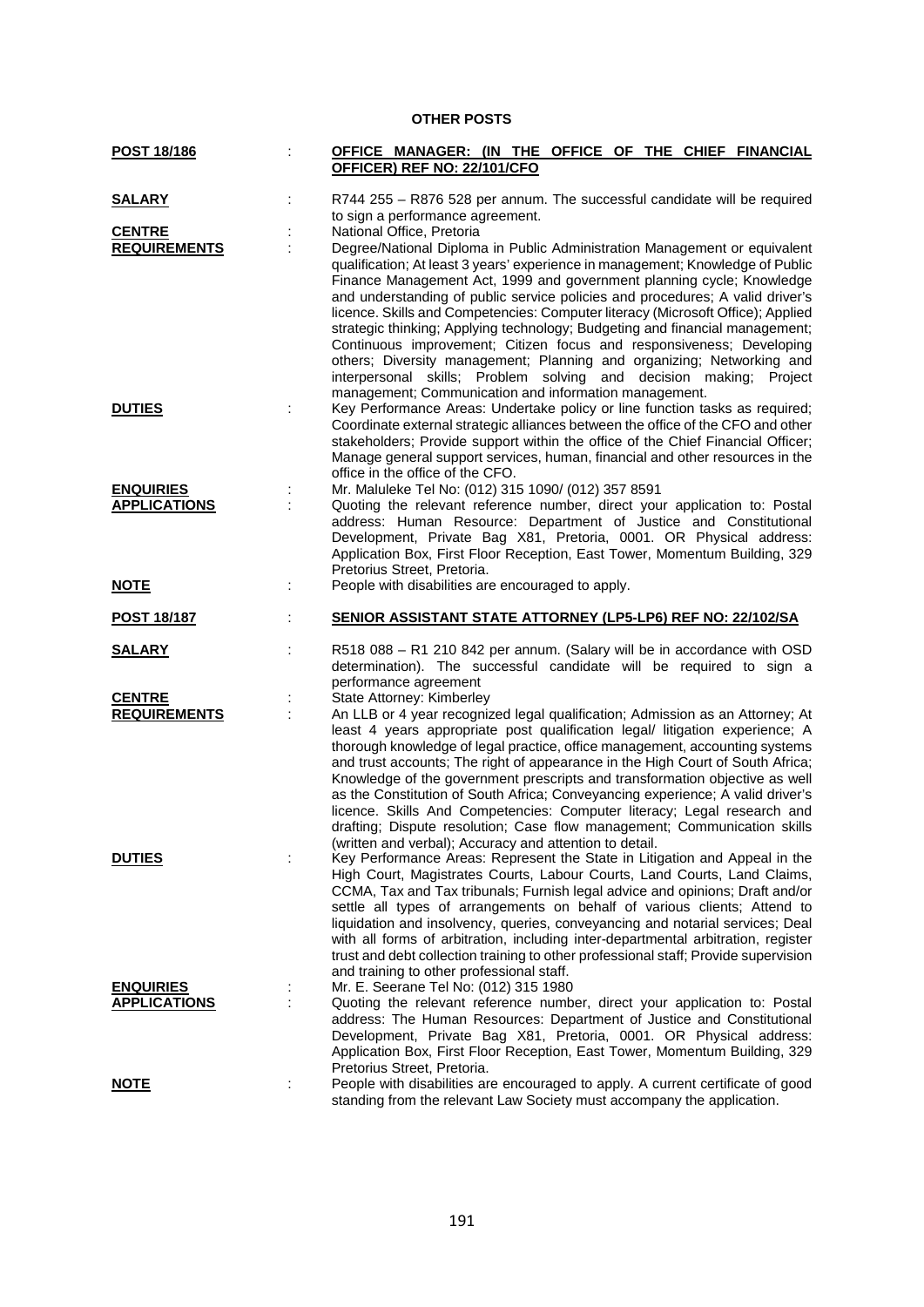| <b>POST 18/188</b>                      |   | PROGRAMME ADMINISTRATOR: PROGRAMME SUPPORT AND DONOR                                                                                                                                                                                                                                                                                                                                                                                                                                                                                                                                                                                                                                                                                                                                                                                                                                                                                                                                                                                                                                                                                                                                                                                                                                                                                                                                                                                                                                                                                                                                                                                               |
|-----------------------------------------|---|----------------------------------------------------------------------------------------------------------------------------------------------------------------------------------------------------------------------------------------------------------------------------------------------------------------------------------------------------------------------------------------------------------------------------------------------------------------------------------------------------------------------------------------------------------------------------------------------------------------------------------------------------------------------------------------------------------------------------------------------------------------------------------------------------------------------------------------------------------------------------------------------------------------------------------------------------------------------------------------------------------------------------------------------------------------------------------------------------------------------------------------------------------------------------------------------------------------------------------------------------------------------------------------------------------------------------------------------------------------------------------------------------------------------------------------------------------------------------------------------------------------------------------------------------------------------------------------------------------------------------------------------------|
|                                         |   | <b>FUNDS REF NO: 22/102/DG</b>                                                                                                                                                                                                                                                                                                                                                                                                                                                                                                                                                                                                                                                                                                                                                                                                                                                                                                                                                                                                                                                                                                                                                                                                                                                                                                                                                                                                                                                                                                                                                                                                                     |
| <b>SALARY</b>                           |   | R321 543 - R378 765 per annum. The successful candidate will be required<br>to sign a performance agreement.                                                                                                                                                                                                                                                                                                                                                                                                                                                                                                                                                                                                                                                                                                                                                                                                                                                                                                                                                                                                                                                                                                                                                                                                                                                                                                                                                                                                                                                                                                                                       |
| <b>CENTRE</b>                           |   | National Office: Pretoria                                                                                                                                                                                                                                                                                                                                                                                                                                                                                                                                                                                                                                                                                                                                                                                                                                                                                                                                                                                                                                                                                                                                                                                                                                                                                                                                                                                                                                                                                                                                                                                                                          |
| <b>REQUIREMENTS</b>                     |   | 3 year Bachelor/Degree or equivalent qualification in Management and or<br>Administration; At least 2 years in projects administrative experience;<br>Knowledge of the Projects Management, Public Finance Management Act and<br>Regulations; General knowledge of the Public Service and the working of<br>Government; A valid driver's license. Skills and Competencies: Financial and<br>management skills; Communication (verbal & written) skills; Report writing<br>skills; Computer literacy; Planning and organizing skills; Programming and<br>project management; Interpersonal skills; Ability to work in a team.                                                                                                                                                                                                                                                                                                                                                                                                                                                                                                                                                                                                                                                                                                                                                                                                                                                                                                                                                                                                                       |
| <b>DUTIES</b>                           |   | Key Performance Areas: Assist in identifying project needs and gaps; Ensure<br>all documentation regarding the donor coordination are achieved and filed<br>according to departmental prescripts; Assist in the management of stakeholder<br>relationships; Assist with the implementation and sustaining of new and<br>existing projects; Provide administrative support to meetings and workshops.                                                                                                                                                                                                                                                                                                                                                                                                                                                                                                                                                                                                                                                                                                                                                                                                                                                                                                                                                                                                                                                                                                                                                                                                                                               |
| <b>ENQUIRIES</b>                        |   | Mr. S. Kgafela <sup>2</sup> (012) 315 1042                                                                                                                                                                                                                                                                                                                                                                                                                                                                                                                                                                                                                                                                                                                                                                                                                                                                                                                                                                                                                                                                                                                                                                                                                                                                                                                                                                                                                                                                                                                                                                                                         |
| <b>APPLICATIONS</b>                     | ÷ | Quoting the relevant reference number, direct your application to: Postal<br>address: The Human Resources: Department of Justice and Constitutional<br>Development, Private Bag X81, Pretoria, 0001.OR Physical Address:<br>Application Box, First Floor, Reception, East Tower, Momentum Building, 329<br>Pretorius Building, Pretoria, 0001.                                                                                                                                                                                                                                                                                                                                                                                                                                                                                                                                                                                                                                                                                                                                                                                                                                                                                                                                                                                                                                                                                                                                                                                                                                                                                                     |
| <b>NOTE</b>                             |   | People with disabilities are encouraged to apply.                                                                                                                                                                                                                                                                                                                                                                                                                                                                                                                                                                                                                                                                                                                                                                                                                                                                                                                                                                                                                                                                                                                                                                                                                                                                                                                                                                                                                                                                                                                                                                                                  |
| <b>POST 18/189</b>                      |   | <b>COURT INTERMEDIARY REF NO: 22/VA35/NW</b>                                                                                                                                                                                                                                                                                                                                                                                                                                                                                                                                                                                                                                                                                                                                                                                                                                                                                                                                                                                                                                                                                                                                                                                                                                                                                                                                                                                                                                                                                                                                                                                                       |
| <u>SALARY</u>                           |   | R321 543 - R378 765 per annum. The successful candidate will be required<br>to sign a performance agreement.                                                                                                                                                                                                                                                                                                                                                                                                                                                                                                                                                                                                                                                                                                                                                                                                                                                                                                                                                                                                                                                                                                                                                                                                                                                                                                                                                                                                                                                                                                                                       |
| <b>CENTRE</b><br><b>REQUIREMENTS</b>    |   | Lichtenburg Magistrate Court<br>Three-year Bachelor's degree / National Diploma / Academic Qualification in<br>one of the following fields: Teaching, Social work/ Family Counselling, Child<br>Care and Youth Development, Pediatrics, Psychiatry, Clinical counseling,<br>educational psychologist. Applicants must be duly registered with the relevant<br>professional / scientific organization / body in their field of specialization;<br>Experience in working with different types of disabilities, exposure to court<br>procedure, court etiquette, legal terms and terminology and functions of courts<br>will be added advantages; (please check submission of relevant motivation);<br>Knowledge of the relevant legal and regulatory framework (Constitution of<br>RSA, 1996; Criminal Procedure Act, 1977 (Act No 51 of 1977), particularly<br>sections 153, 158 and 170A of the Act; Criminal Law (Sexual Offences and<br>Related Matters) Amendment Act, 2007 (Act No 32 of 2007); Children's Act,<br>2005 (Act No 38 of 2005); Domestic Violence Act, (Act No 116 of 1998); A Valid<br>driver's licence. Language proficiency: Candidate must be able to speak fluent<br>Afrikaans and Sesotho; English and Setswana are compulsory languages.<br>Skills and Competencies: Good communication and empathetic listening skills<br>(with children and persons with mental disabilities and traumatized witnesses);<br>Customer focus and responsiveness; Sound interpersonal relations; Problem<br>solving and decision-making skills; Computer literacy (Ms word, PowerPoint,<br>Outlook, Excel); Ability to work under pressure. |
| <b>DUTIES</b>                           |   | Key Performance Areas: Provide intermediary services to children, persons<br>with mental disabilities and other traumatized witnesses; Provide specialized<br>children language and disability services; Maintain intermediary room by<br>ensuring that the equipment of the private testifying room is always in good<br>order; Render administration support services in court; Assist children to testify<br>with the aid of anatomically-detailed dolls.                                                                                                                                                                                                                                                                                                                                                                                                                                                                                                                                                                                                                                                                                                                                                                                                                                                                                                                                                                                                                                                                                                                                                                                       |
| <b>ENQUIRIES</b><br><b>APPLICATIONS</b> |   | Ms. L Shoai <sup>2</sup> (018) 397 7054<br>Quoting the relevant reference number, direct your application to: The Regional<br>Head, Private Bag X2033, Mmabatho, 2735 or hand it at 22 Molopo Road,<br>Ayob Gardens, Mafikeng.                                                                                                                                                                                                                                                                                                                                                                                                                                                                                                                                                                                                                                                                                                                                                                                                                                                                                                                                                                                                                                                                                                                                                                                                                                                                                                                                                                                                                     |
| POST 18/190                             | ÷ | <b>ADMINISTRATIVE OFFICER REF NO: 61/22/LMP</b>                                                                                                                                                                                                                                                                                                                                                                                                                                                                                                                                                                                                                                                                                                                                                                                                                                                                                                                                                                                                                                                                                                                                                                                                                                                                                                                                                                                                                                                                                                                                                                                                    |
| <u>SALARY</u>                           |   | R321 543 - R378 765 per annum. The successful candidate will be required<br>to sign a performance agreement.                                                                                                                                                                                                                                                                                                                                                                                                                                                                                                                                                                                                                                                                                                                                                                                                                                                                                                                                                                                                                                                                                                                                                                                                                                                                                                                                                                                                                                                                                                                                       |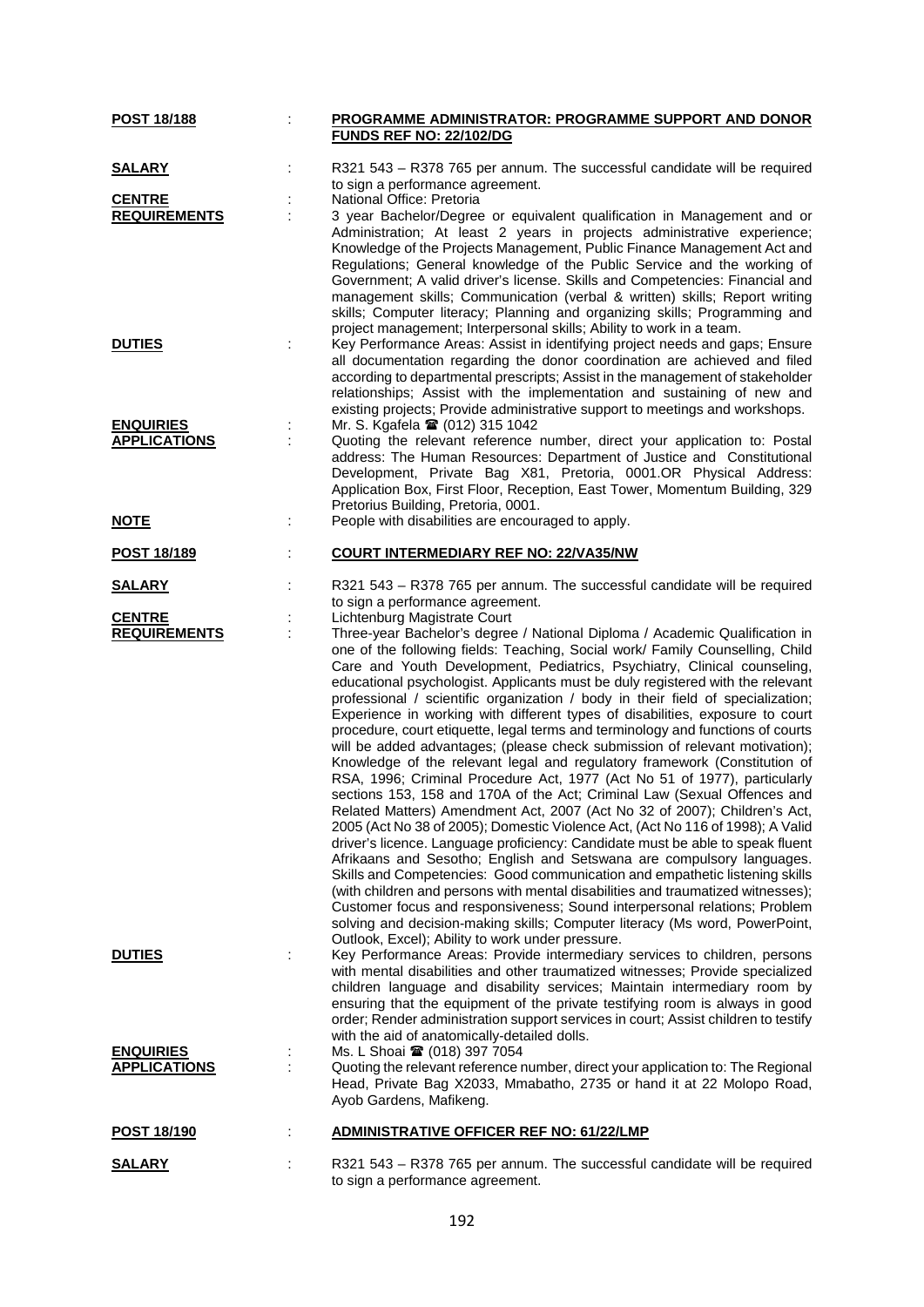| <b>CENTRE</b>                           |   | Mahwelereng Magistrate Court                                                                                                                                                                                                                                                                                                                                                                                                                                                                                                                                                                                                                                                                                                                                                                                     |
|-----------------------------------------|---|------------------------------------------------------------------------------------------------------------------------------------------------------------------------------------------------------------------------------------------------------------------------------------------------------------------------------------------------------------------------------------------------------------------------------------------------------------------------------------------------------------------------------------------------------------------------------------------------------------------------------------------------------------------------------------------------------------------------------------------------------------------------------------------------------------------|
| <b>REQUIREMENTS</b><br><b>DUTIES</b>    |   | 3-year Bachelor's Degree /National Diploma in Public Management<br>Administration or equivalent; 3 years administration experience; Knowledge of<br>Human Resource Management, Supply Chain Management and risk<br>management; Knowledge of Public Financial Management Act, Knowledge of<br>Financial Management (Vote and Trust Account); Departmental Financial<br>Instructions, BAS and Justice Yellow Pages. Skills and Competencies: People<br>management; Computer literacy (Microsoft packages); Sound Leadership and<br>management skills; Good interpersonal relations.<br>Key Performance Areas: Co-ordinate and manage the financial and human                                                                                                                                                       |
|                                         |   | resources of the office; Co- ordinate and manage risk and security in the court;<br>Manage the strategic and business planning processes; Control of the section<br>related to Family Courts, Supply Chain; Management of the office (Third Party<br>Funds and Vote Accounts); Manage the Criminal and Civil Court Administration<br>Sections and human resources in the office Compile statistics to show<br>performance and trends; Manage the facilities of the Department at Court; Co-<br>ordinate, manage and administer support services to Case Flow Management<br>and other court users to ensure delivery of service; Perform any other duties<br>necessary to ensure smooth office running.                                                                                                           |
| <b>ENQUIRIES</b><br><b>APPLICATIONS</b> |   | Ms. Manyaja P.M 2 (015) 287 2026 OR Ms. Phalane M.R 2 (015) 287 2036<br>Quoting the relevant reference number, direct your application to: Postal<br>address: The Regional Head, Department of Justice & Constitutional<br>Development, Private Bag x9526, Polokwane 0700 OR Physical address:<br>Reception area, Limpopo Regional Office, 92 Bok Street, Polokwane, 0700                                                                                                                                                                                                                                                                                                                                                                                                                                        |
| POST 18/191                             | ÷ | <b>PRINCIPAL COURT INTERPRETER REF NO: 62/22/LMP</b>                                                                                                                                                                                                                                                                                                                                                                                                                                                                                                                                                                                                                                                                                                                                                             |
| <b>SALARY</b>                           |   | R321 543 - R378 765 per annum. The successful candidate will be required                                                                                                                                                                                                                                                                                                                                                                                                                                                                                                                                                                                                                                                                                                                                         |
| <b>CENTRE</b><br><b>REQUIREMENTS</b>    |   | to sign a performance agreement.<br>Giyani Magistrate Court<br>NQF level 4 / Grade 12 and a Diploma in Legal Interpreting (NQF level 5) or<br>any other relevant tertiary qualification at NQF level 5; Five 5 years of practical                                                                                                                                                                                                                                                                                                                                                                                                                                                                                                                                                                                |
|                                         |   | experience as court interpreting with minimum two years' supervisory<br>experience. Proficiency in English; Proficiency in two or more indigenous<br>languages; A valid driver's license. Language requirements: Afrikaans, Sepedi,<br>Tsonga and Venda. Skills and Competencies: Communication skills, Listening<br>skills, Interpersonal skills, Time management, Computer literacy, Analytical<br>thinking, Problem solving, Planning and organizing; Confidentiality; Ability to<br>work under pressure.                                                                                                                                                                                                                                                                                                     |
| <b>DUTIES</b>                           | ÷ | Key Performance Areas: Manage and supervise interpreters; Render<br>interpreting services; Translate legal documents and exhibits; Develop<br>terminology; Assist with the reconstruction of court records; Procure Foreign<br>Language Interpreters and Casual Interpreters in line with the PFMA.                                                                                                                                                                                                                                                                                                                                                                                                                                                                                                              |
| <b>ENQUIRIES</b><br><b>APPLICATIONS</b> |   | Ms Manyaja PM 2 (015) 287 2026 OR Mr Lamola V 2 (015) 287 2147<br>Quoting the relevant reference number, direct your application to: Postal<br>address: The Regional Head, Department of Justice & Constitutional<br>Development, Private Bag x9526, Polokwane 0700 OR Physical address:<br>Reception area, Limpopo Regional Office, 92 Bok Street, Polokwane, 0700.                                                                                                                                                                                                                                                                                                                                                                                                                                             |
| <u>POST 18/192</u>                      | ÷ | <b>SENIOR COURT INTERPRETER REF NO: 22/22/NC/COL</b>                                                                                                                                                                                                                                                                                                                                                                                                                                                                                                                                                                                                                                                                                                                                                             |
| <u>SALARY</u>                           |   | R261 372 – R307 890 per annum. The successful candidate will be required<br>to sign a performance agreement.                                                                                                                                                                                                                                                                                                                                                                                                                                                                                                                                                                                                                                                                                                     |
| <b>CENTRE</b><br><b>REQUIREMENTS</b>    |   | Magistrate Office: Colesburg<br>Grade 12 and National Diploma: Legal Interpreting at NQF Level 5 or any other<br>equivalent qualification in the field of languages with minimum of three (3)<br>years' practical experience as a Court Interpreter OR Grade 12 with ten (10)<br>years practical experience as a court interpreter; Knowledge of legislation<br>which governs transparency and confidentiality in the Public Service (Act 2 of<br>2000) as amended; A valid drivers' license. Language: IsiXhosa, Setswana,<br>English, Afrikaans are Compulsory. Skills and Competencies: Excellent<br>communication, Listening, Inter- personal relations; Problem solving; Planning<br>and organizing and analytical thinking skills; Time management; Confidentiality<br>and ability to work under pressure. |
| <b>DUTIES</b>                           | t | Key Performance Areas: Manage and supervise court interpreters; Render<br>interpreting services; Translate legal documents and exhibits; Develop                                                                                                                                                                                                                                                                                                                                                                                                                                                                                                                                                                                                                                                                 |